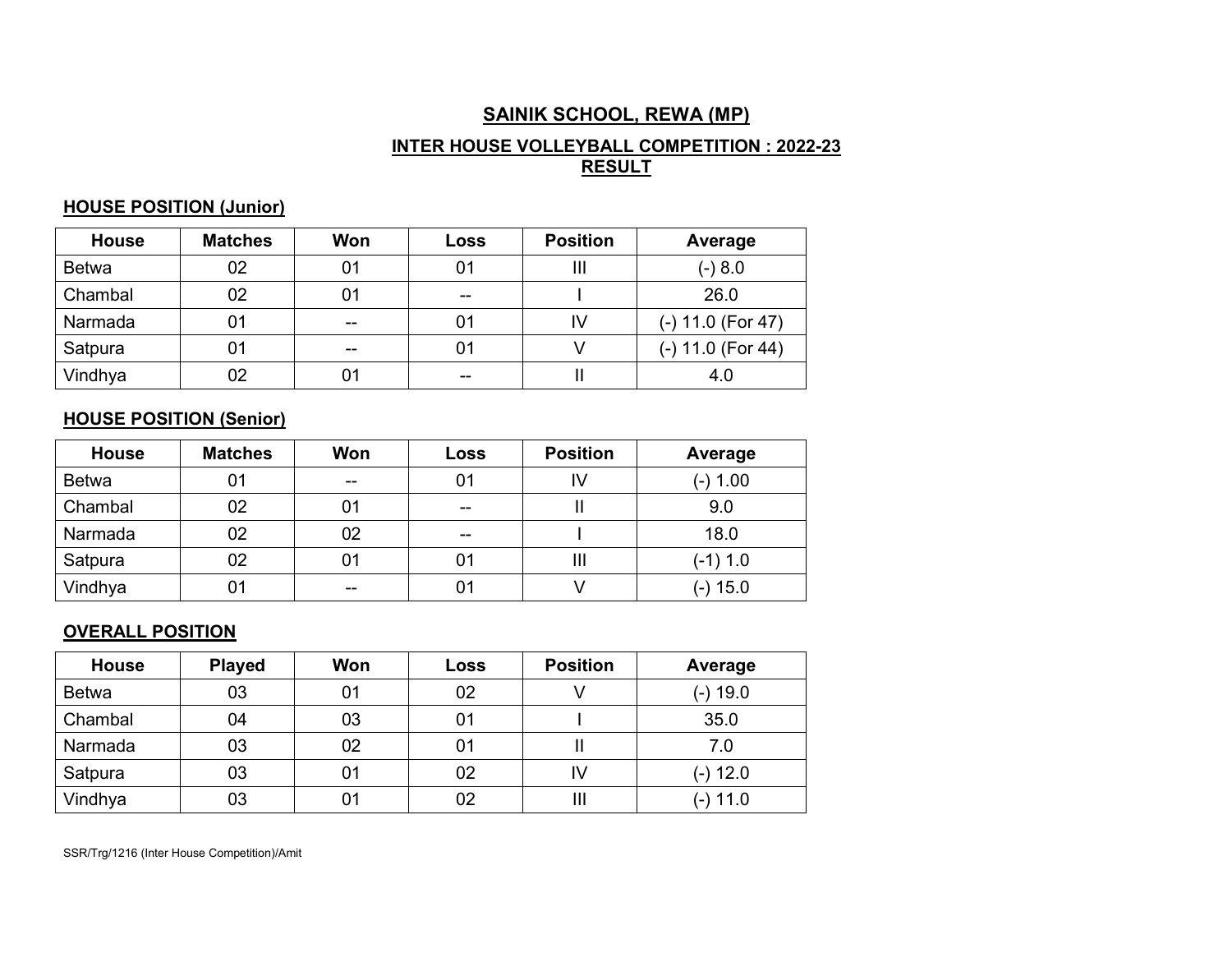# सैनिक स्कूल, रीवा (म.प्र.)<br><u>निर्णायक तालिका</u>

l= % 2022&23 ¼dfu"B oxZ½ fu.kkZ;d rkfydk vUrfoZ|ky;hu 'yksd xk;u izfr;ksfxrk (Under Hubs of Learning)

| क्र. | स्कूल क्रमांक | नाम              | विद्यालय का नाम                       | निर्णायक–1 | निर्णायक–2 | निर्णायक–3 | योग (150) | श्रेणी       |
|------|---------------|------------------|---------------------------------------|------------|------------|------------|-----------|--------------|
| 01.  |               | सानवी रजनीश      | सैनिक स्कूल, रीवा                     | 40         | 43         | 39         | 122       |              |
| 02.  |               | माही श्रीवास्तव  | बाल भारती स्कूल, रीवा                 | 35         | 39         | 39         | 113       | V            |
| 03.  |               | शीतल त्रिपाठी    | ज्योति उच्चतर माध्यमिक विद्यालय, रीवा | 39         | 35         | 41         | 115       | Ш            |
| 04.  |               | अनुजा मिश्रा     | गुरुकुल पूर्व माध्यमिक विद्यालय       | 20         | 33         | 30         | 83        | X            |
| 05.  |               | केशव शुक्ला      | गीतांजलि पब्लिक स्कूल, रीवा           | 30         | 29         | 32         | 91        | IX           |
| 06.  |               | अभय प्रताप सिंह  | सैनिक स्कूल, रीवा                     | 41         | 38         | 42         | 121       | $\mathbf{H}$ |
| 07.  |               | स्वरांजलि मिश्रा | बाल भारती स्कूल, रीवा                 | 37         | 41         | 36         | 114       | IV           |
| 08.  |               | प्रशस्ति अग्रवाल | ज्योति उच्चतर माध्यमिक विद्यालय, रीवा | 36         | 36         | 39         | 111       | VI           |
| 09.  |               | इशिका उपाध्याय   | गुरुकुल पूर्व माध्यमिक विद्यालय       | 32         | 33         | 34         | 99        | <b>VIII</b>  |
| 10.  |               | दिव्यराज पाण्डेय | गीतांजलि पब्लिक स्कूल, रीवा           | 34         | 37         | 35         | 106       | VII          |

# विद्यालय स्थिति सामान्या सम्पादना सम्मान्य सम्पादना सम्मान्य सम्पादना सम्मान्य सम्पादना सम्मान्य सम्पादना सम्<br>विद्यालय स्थिति

| विद्यालय स्थिति                 | अंक | श्रेणी |
|---------------------------------|-----|--------|
| सैनिक स्कूल रीवा                | 243 |        |
| बाल भारती स्कूल रीवा            | 227 | Н      |
| ज्योति उच्चतर माध्यमिक विद्यालय | 226 | Ш      |
| गीतांजली पब्लिक स्कूल           | 197 | IV     |
| गुरुकुल पूर्व माध्यमिक विद्यालय | 182 |        |

| विद्यालय स्थिति                 | अंक | श्रेणी | स्थानम   | छात्रस्य नाम     | विद्यालयस्य नाम                 | अंकाः |
|---------------------------------|-----|--------|----------|------------------|---------------------------------|-------|
| सैनिक स्कूल रीवा                | 243 |        | प्रथमः   | सानवी रजनीश      | । सैनिक स्कूल रीवा              | 122   |
| बाल भारती स्कूल रीवा            | 227 |        | द्वितीयः | अभय प्रताप सिंह  | सैनिक स्कूल रीवा                | 121   |
| ज्योति उच्चतर माध्यमिक विद्यालय | 226 | III    | तृतीयः   | शीतल त्रिपाठी    | ज्योति उच्चतर माध्यमिक विद्यालय | 115   |
| गीतांजली पब्लिक स्कूल           | 197 | IV     | सांत्वना | स्वरांजलि मिश्रा | बाल भारती स्कूल                 | 114   |
| गुरुकुल पूर्व माध्यमिक विद्यालय | 182 |        |          |                  |                                 |       |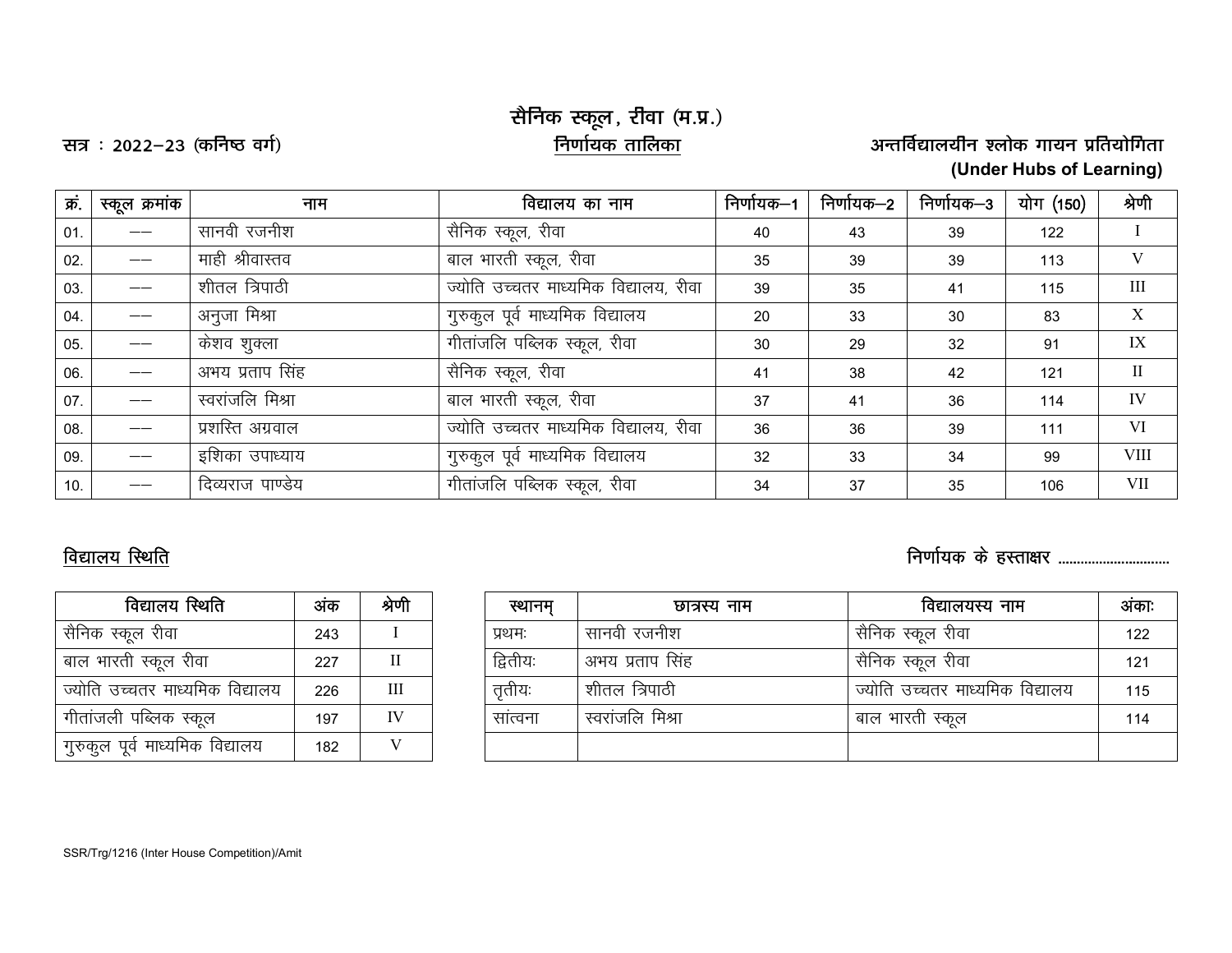# SAINIK SCHOOL REWA (MP) RESULT – INTER SCHOOL ENGLISH DEBATE : 25 APR 2022 (UNDER HUBS OF LEARNING) – SENIOR CATEGORY

| <b>SN</b> | <b>Name of Participants</b> | For/<br>Against | <b>Name of School</b>    | Judge | Judge | Judge | <b>Total</b> | Individual<br>Rank | <b>School Total</b><br><b>Points</b>           | <b>Position</b> |
|-----------|-----------------------------|-----------------|--------------------------|-------|-------|-------|--------------|--------------------|------------------------------------------------|-----------------|
|           | Prashansha Pandey           | For             | <b>Bal Bharti School</b> | 08.5  | 08.5  | 09.0  | 26.0         |                    | 51                                             |                 |
| 2.        | Nidhi Mishra                | Against         | Gurukul School           | 06.5  | 03.0  | 07.0  | 16.5         | $\hspace{0.05cm}$  | $- -$                                          | $- -$           |
| 3.        | Abhijeet Mishra             | For             | Sainik School Rewa       | 08.5  | 05.0  | 10.0  | 23.5         | Ш                  | 38.0                                           | Ш               |
| 4.        | <b>Umang Singh</b>          | Against         | Geetanjali Public School | 01.0  | 01.0  | 01.0  | 03.0         | $\hspace{0.05cm}$  | $\hspace{0.1mm}-\hspace{0.1mm}-\hspace{0.1mm}$ | $- -$           |
| 5.        | Shubhi Tiwari               | For             | Jyoti Sr Sec School      | 05.0  | 08.5  | 03.0  | 16.5         | $- -$              | 36.5                                           | Ш               |
| 6.        | Sankalp Pandey              | Against         | <b>Bal Bharti School</b> | 10.0  | 10.0  | 05.0  | 25.0         | Ш                  |                                                | $- -$           |
|           | <b>Ayush Patel</b>          | For             | <b>Gurukul School</b>    | 02.0  | 02.0  | 02.0  | 06.0         | $\hspace{0.05cm}$  | $- -$                                          | $- -$           |
| 8.        | Anurag Singh                | Against         | Sainik School Rewa       | 03.5  | 04.0  | 07.0  | 14.5         | $- -$              |                                                | $- -$           |
| 9.        | Tejaswi Shrivastava         | For             | Geetanjali Public School | 03.5  | 06.5  | 04.0  | 14.0         | $- -$              | $- -$                                          | $- -$           |
| 10.       | Pavni Mishra                | Against         | Jyoti Sr Sec School      | 06.5  | 06.5  | 07.0  | 20.0         | $- -$              | $- -$                                          | $- -$           |

| Position | <b>Name of Participants</b> | Name School            | Points | Name of School         | <b>Total Points</b> | <b>Position</b> |
|----------|-----------------------------|------------------------|--------|------------------------|---------------------|-----------------|
| First    | Prashansha Pandev           | Bal Bharti School Rewa | 26.0   | Bal Bharti School Rewa | 51.0                |                 |
| Second   | Sankalp Pandey              | Bal Bharti School Rewa | 25.0   | Sainik School Rewa     | 38.C                |                 |
| Third    | Abhijeet Mishra             | Sainik School Rewa     | 23.5   | Jyoti School Rewa      | 36.5                | $\mathbf{III}$  |

## INDIVIDUAL POSITION OVERALL SCHOOL POSITION

| Name of School                | <b>Total Points</b> | <b>Position</b> |
|-------------------------------|---------------------|-----------------|
| <b>Bal Bharti School Rewa</b> | 51 O                |                 |
| Sainik School Rewa            | 38.0                |                 |
| Jyoti School Rewa             | 36.5                |                 |